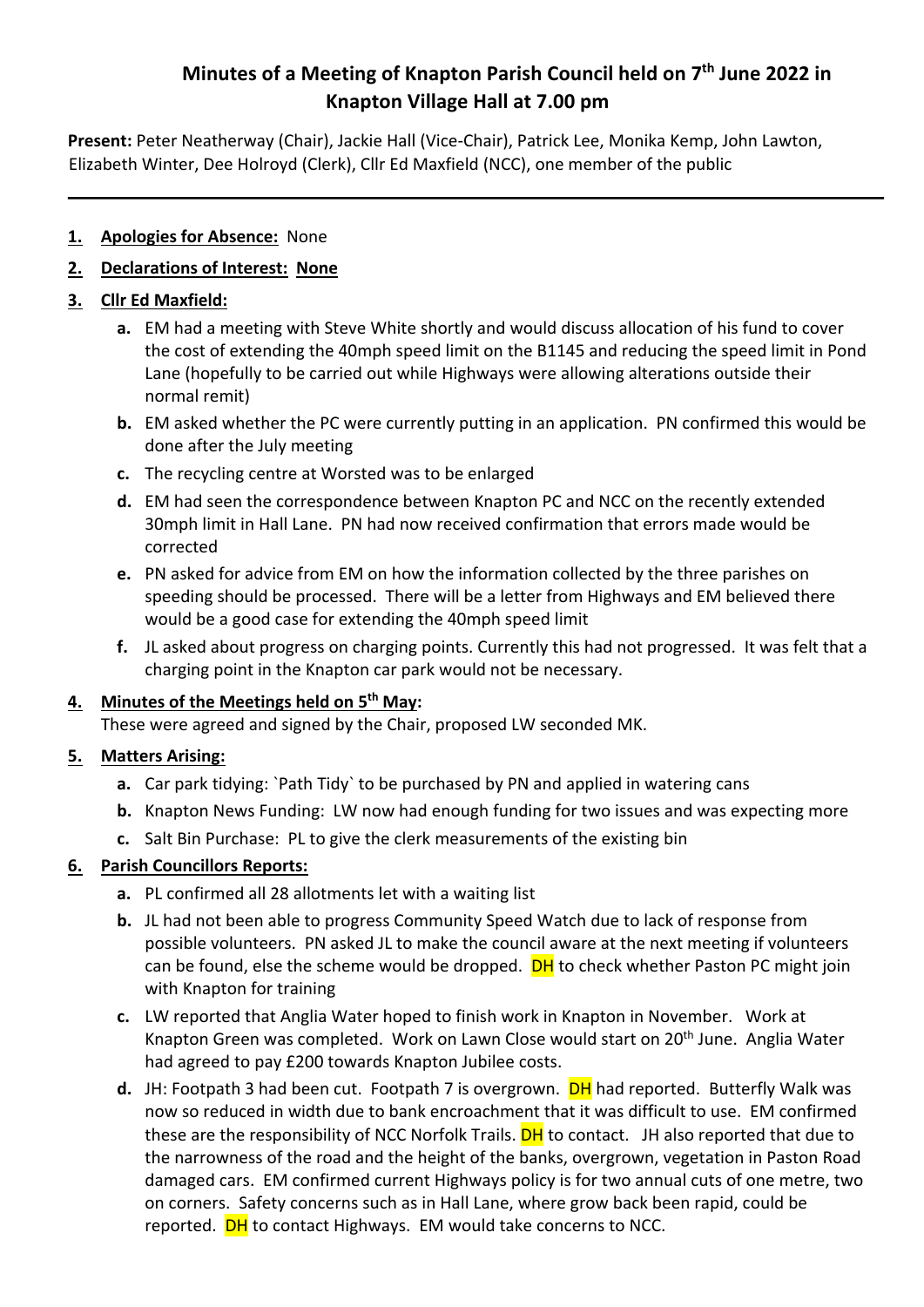### **7. Financial Report:**

The first instalment of the 2022 Precept had been received. Current balance stood at £5,978. Invoices paid during May (plus VAT where applicable) were:

| $\bullet$ | Hansells, Land Registry Fee                          | £45.00  |
|-----------|------------------------------------------------------|---------|
| $\bullet$ | Knapton Village Hall (electricity for defibrillator) | £57.25  |
| $\bullet$ | Clerk/office May payment                             | £178.15 |
| $\bullet$ | Matthew Williams (Digger Hire for beacon)            | £183.60 |
| $\bullet$ | <b>Community Action Suffolk (insurance)</b>          | £278.06 |
| $\bullet$ | S R Print (Jubilee leaflets & banner)                | £188.00 |
| $\bullet$ | P Neatherway (cement for beacon)                     | £94.99  |
| $\bullet$ | Elizabeth Winter (Jubilee bunting & flags)           | £42.97  |

#### **8. Purchase Salt Bin for The Street:**

This item had been dealt with earlier in the meeting

## **9. Purchase of Laptop for Sam 2 information:**

All agreed. PN to purchase.

#### **10. Any Other Business:**

- a. PL suggested a suitable gift for Alan Young, who had retired after 25 years on the Parish Council. It was agreed PL would purchase wine
- b. LW asked if the owner of No 1 Lawn Close could be asked to cut back the very high hedge on their boundary. DH to write
- c. LW asked whether a permanent blue `Not suitable for heavy vehicles` could be put at the south end of Hall Lane. This to be discussed at the July meeting when Kally Keohane from Highways would talk to the PC.
- d. Planning Application PF/22/1214 on the Mundesley Road: All agreed to support this application.
- e. JH said that Mario of First Responders had offered to do a free, 6-hour first aid course. Knapton Facebook could advertise. LW confirmed the collection buckets at the Jubilee events had raised £180.67 for first responders
- f. JH had spoken with her brother Michael Hall about playground repairs. He was finding it hard to give a firm estimate due to constantly rising costs but came up with a figure of about £2,500. It was agreed PN would meeting with PL, MK and MH at the playground to discuss a priority programme of repairs
- g. JH suggested, following a very successful children`s tea party for the Jubilee, that a Halloween party might be held, with tickets covering the costs and possibly funding some playground repairs. LW suggested this might be held at MADRA. MK to look into it and bring ideas to the July meeting.
- h. PN confirmed that Jubilee mugs had been given to every child in Knapton
- **i.** PN thanked everyone involved in a hugely successful Jubilee weekend. A lot of hard work had resulted in an outstanding celebration which had been enjoyed by well over three hundred people. He suggested a small gift to all helpers to mark the appreciation of the Parish Council. To be discussed at the July meeting.

#### **11. Date of next Meeting:**

Tuesday 5<sup>th</sup> July. This meeting would be at 6.00.

The meeting closed at 8.40pm.